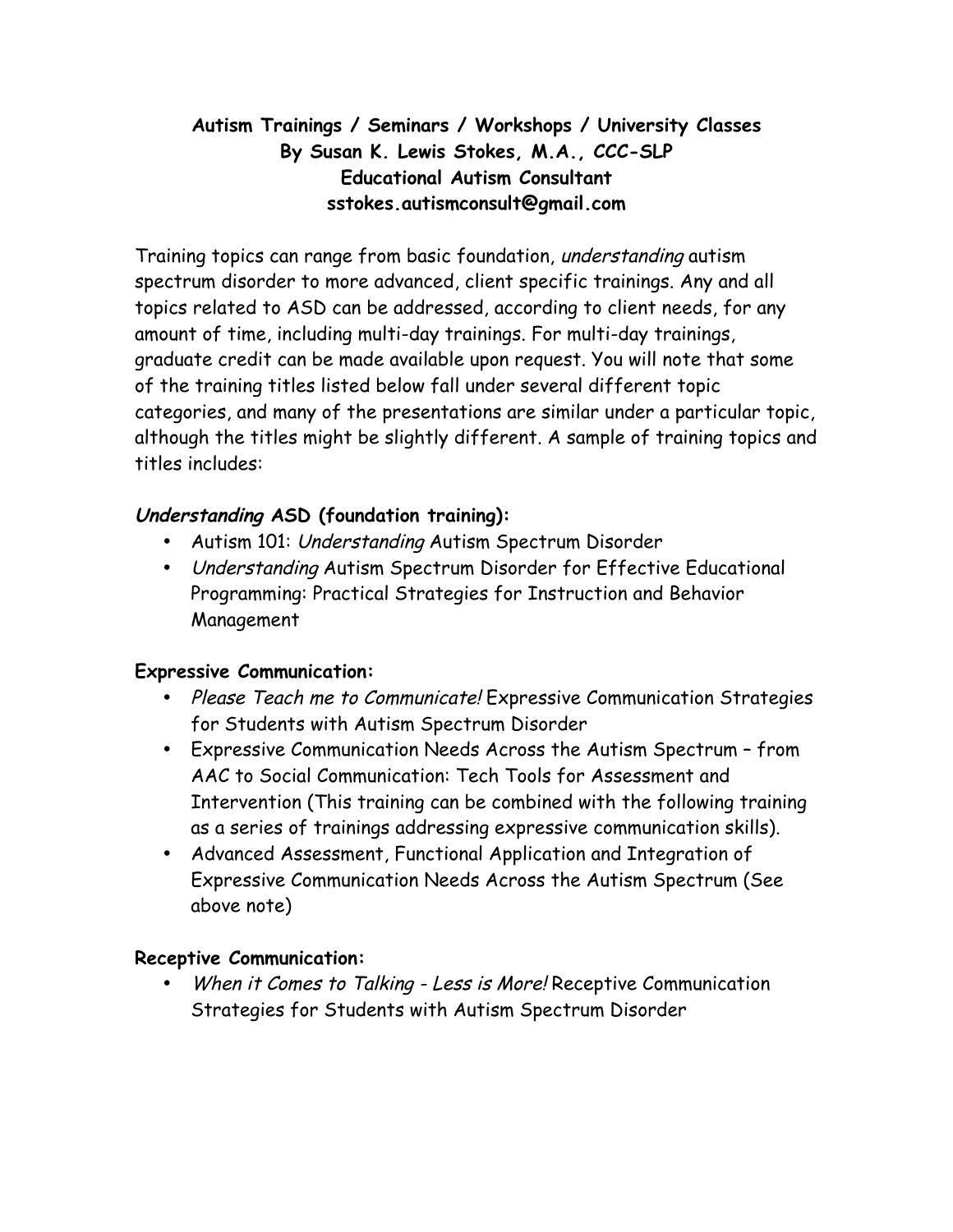### **Social Relation Skills:**

- Unraveling the Mystery of Social Interaction Skills for Students with Autism Spectrum Disorder: Practical Uses of Technology for Assessment and Intervention
- Using Technology for Social Relations skills Instruction for Children and Adolescents with Asperger's Syndrome

#### **Challenging Behaviors:**

- Just Behave! Understanding the Behavioral Challenges of Students with ASD to Foster Behavioral Change through the Use of Positive Behavioral Interventions and Supports (PBIS)
- The Challenge of Challenging Behaviors! Understanding and Effectively Addressing the Behavioral Challenges of Students with Autism Spectrum Disorder
- PBIS! Using Evidence-based Practices as Positive Behavioral Intervention and Supports to Address the Learning and Behavioral Needs of Students with ASD

#### **Assessment / IEP Development:**

- IEP Development for Students with Autism Spectrum Disorder
- Educational Assessment for "Autism" Spectrum Disorder

### **Instructional Strategies:**

- Evidence-based Practices! Practical Strategies that Foster Independence and Meet the Behavioral Challenges for Students with ASD
- Practical Strategies for Effective Educational Programming and Behavior Management for Students with Autism Spectrum Disorder
- Extreme Make-over School Edition! Practical Strategies for Modifying the Educational Environment to Increase Understanding and Decrease Challenging Behaviors for Students with Autism Spectrum Disorder
- It's All About Independent Functioning! Using Technology to Develop Critical Life Skills for Students with ASD
- Structured Teaching: Educational Programming and Practical Instructional Strategies for Students with Autism Spectrum Disorder
- Best Practices for Paraprofessionals Supporting Students with Autism Spectrum Disorder: Practical Strategies and Behavior Management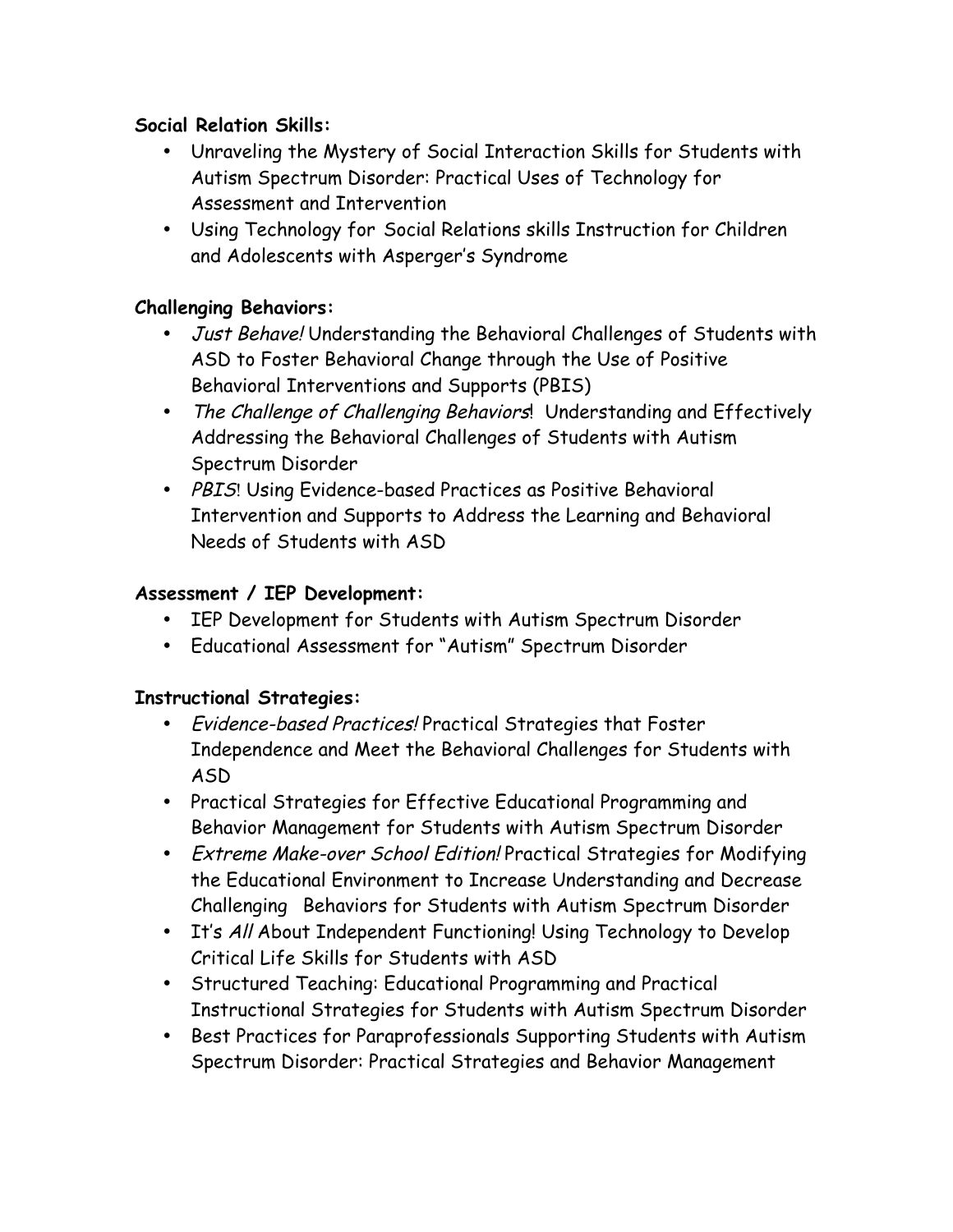## **Early Childhood:**

- **It's All About Independent Functioning! Using Evidence-Based Practice** to Teach Critical Life Skills for the Young Child with Autism Spectrum Disorder
- **EXPLEASE Teach Me to Communicate!** Expressive Communication Strategies for Young Children with Autism Spectrum Disorder

### **Elementary**:

• Practical Instructional Strategies and Behavior Management for Elementary Students with Autism Spectrum Disorder

## **Middle School / High School:**

• Practical Instructional Strategies and Behavior Management for Middle and High School Students with Autism Spectrum Disorder

### **Technology:**

- **E.** Using Technology as Evidence-based Practice! Addressing the Learning and Behavioral Needs for Students with Autism Spectrum Disorder
- **PBIS! Using Technology as Positive Behavioral Intervention and** Supports to Address the Learning and Behavioral Needs of Students with ASD
- ! Using iTechnology as Evidence-based Practice! Addressing the Learning and Behavioral Needs for Students with Autism Spectrum Disorder
- **JUST RELAX!?** Using Technology for Self-Regulation for Individuals with Autism Spectrum Disorder
- Don't Worry…Be "Appy!"
- " Top Ten List! Using Technology for Students with ASD!
- **When it Comes to Talking Less is More! Using Technology as Receptive** Communication Tools for Students with ASD
- **EXT** It's All About Independent Functioning! Using Technology to Develop Critical Life Skills for Students with ASD
- ! Unraveling the Mystery of Social Interaction Skills for Students with Autism Spectrum Disorder: Practical Uses of Technology for Assessment and Intervention
- ! Practical "Low to High Tech" Strategies to Meet the Learning and Behavioral Needs for Students with Autism Spectrum Disorder